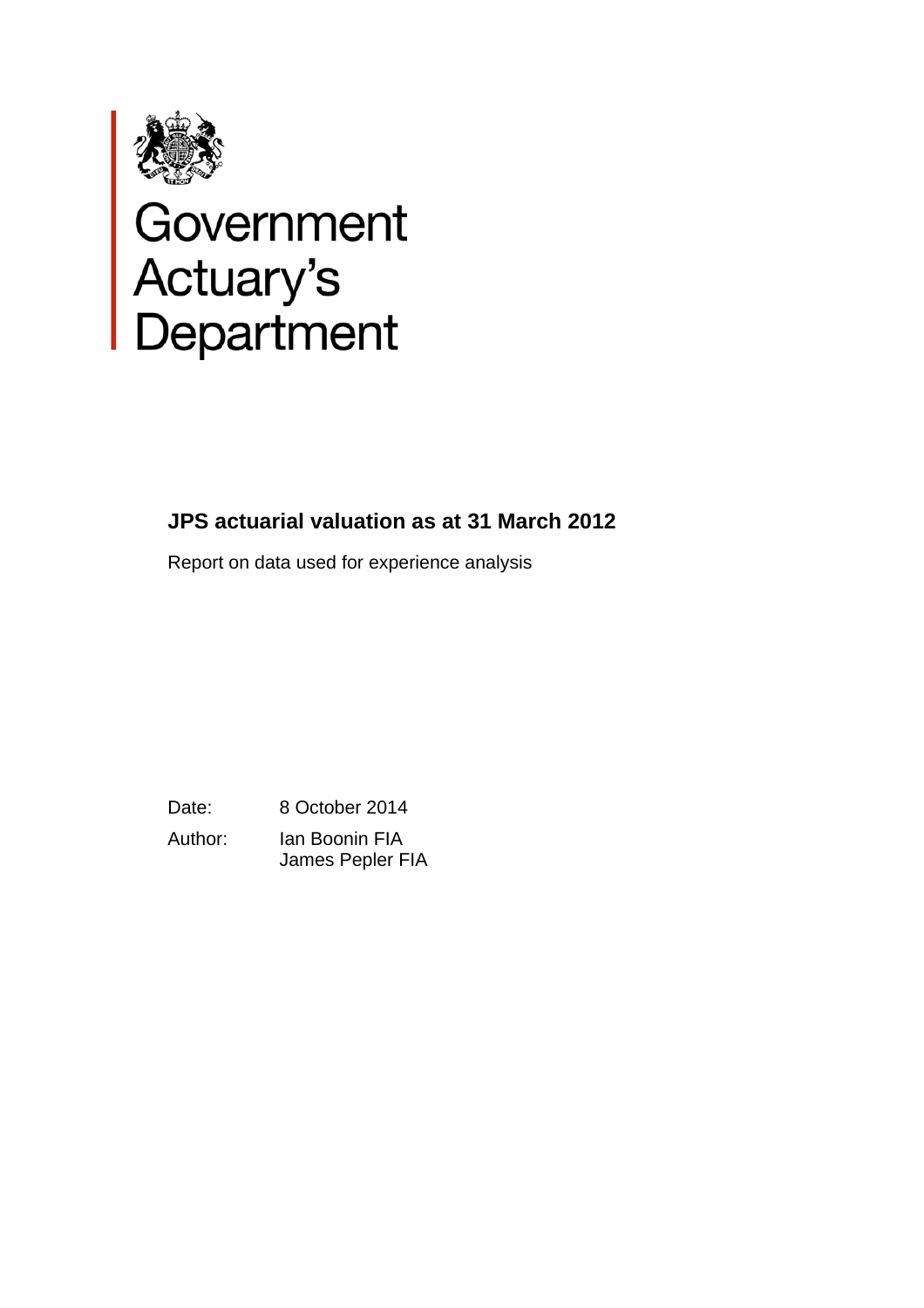

# **Contents**

| 1            | <b>Introduction</b>                       |                |
|--------------|-------------------------------------------|----------------|
| $\mathbf{2}$ | Description of data provided              | $\overline{2}$ |
|              | Movements data - actives                  | $\mathbf{2}$   |
|              | Movements data - deferreds                | $\mathbf{2}$   |
|              | Movements data – pensioners               | $\mathbf{2}$   |
|              | Year end data                             | $\mathbf{2}$   |
| 3            | <b>Summary of membership movements</b>    | 3              |
| 4            | Limitations of analysis based on data     | 4              |
|              | <b>Appendix A: Actives movements data</b> | 5              |
|              | Appendix B: Deferreds movements data      | 6              |
|              | Appendix C: Pensioner deaths data         | 7              |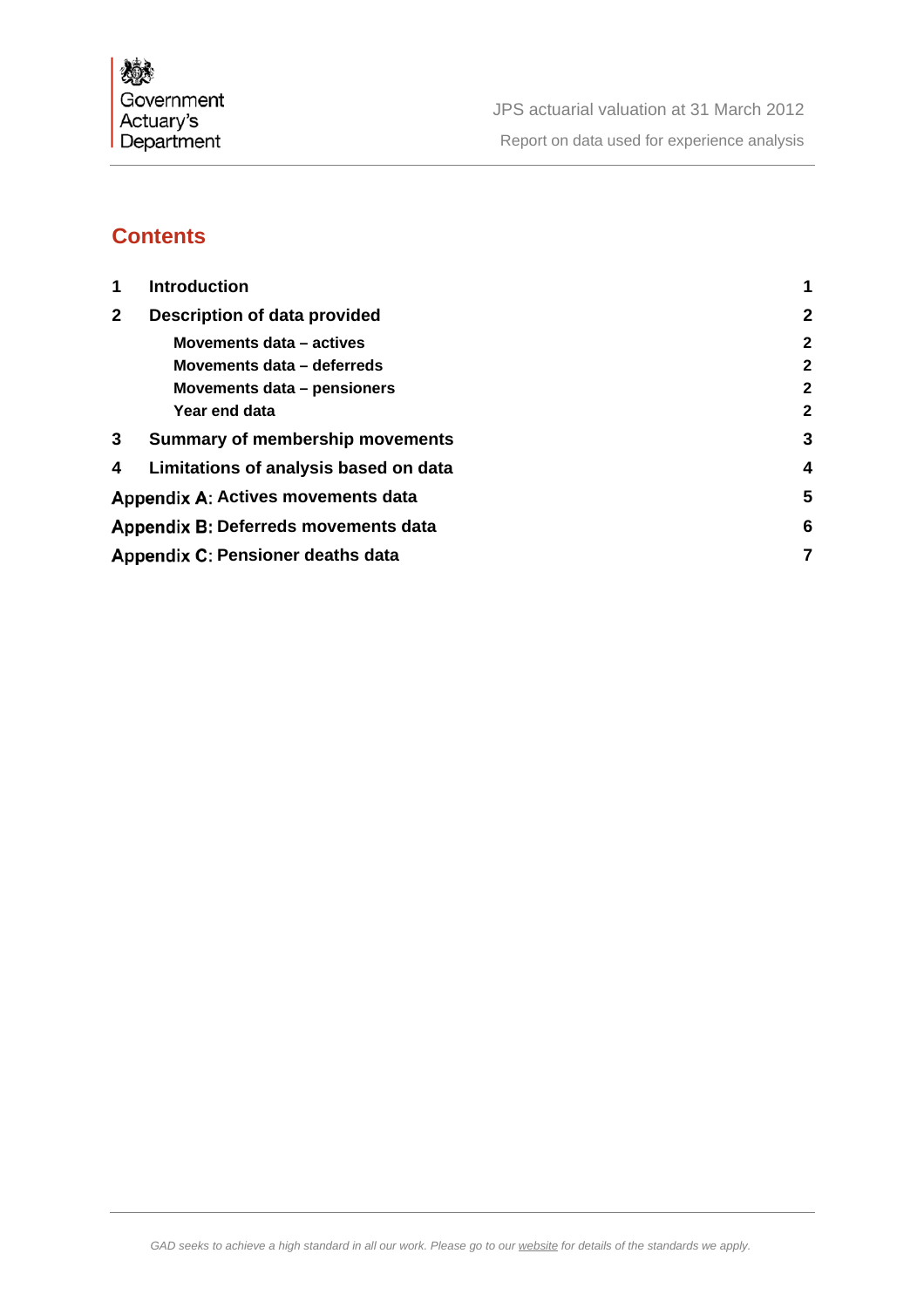

JPS actuarial valuation at 31 March 2012 Report on data used for experience analysis

## **1 Introduction**

- 1.1 This report is addressed to the Ministry of Justice (MoJ). This report should not be reproduced or disseminated to other parties without prior consent. The Government Actuary's Department (GAD) does not accept any liability to third parties, whether or not it has agreed to the disclosure.
- 1.2 The purpose of this report is to discuss and summarise the membership experience data provided and to be used for the purposes of the actuarial valuation as at 31 March 2012 and to ensure users of the valuation report understand the issues relating to the experience data used and how these issues affect the derivation of assumptions to be adopted for the valuation itself and the reliability of the actuarial calculations. There are no specific decisions required based on the information contained in this report.
- 1.3 The experience data considered for this report covers the period 1 April 2009 to 31 March 2012 (the inter-valuation period).
- 1.4 Membership data used for the actuarial valuation calculations are the subject of a separate report.
- 1.5 All member experience data, other data, and supplementary accounting information provided and discussed in this report were supplied by MoJ. Resource accounts for the relevant period are publicly available
- 1.6 Throughout this report the totals given for summed data may not be exactly the same as the sum of the components shown due to rounding effects.
- 1.7 In preparing this report, GAD has relied on data and other information supplied by MoJ as described in the report. Any checks that GAD has made on this information are limited to those described in the report, including any checks on the overall reasonableness and consistency of the data. These checks do not represent a full independent audit of the data supplied. In particular, GAD has relied on the general completeness and accuracy of the information supplied without independent verification.
- 1.8 A draft of this report was circulated to the Ministry of Justice in September 2013. It has been signed alongside the formal valuation report. No substantive changes have been made.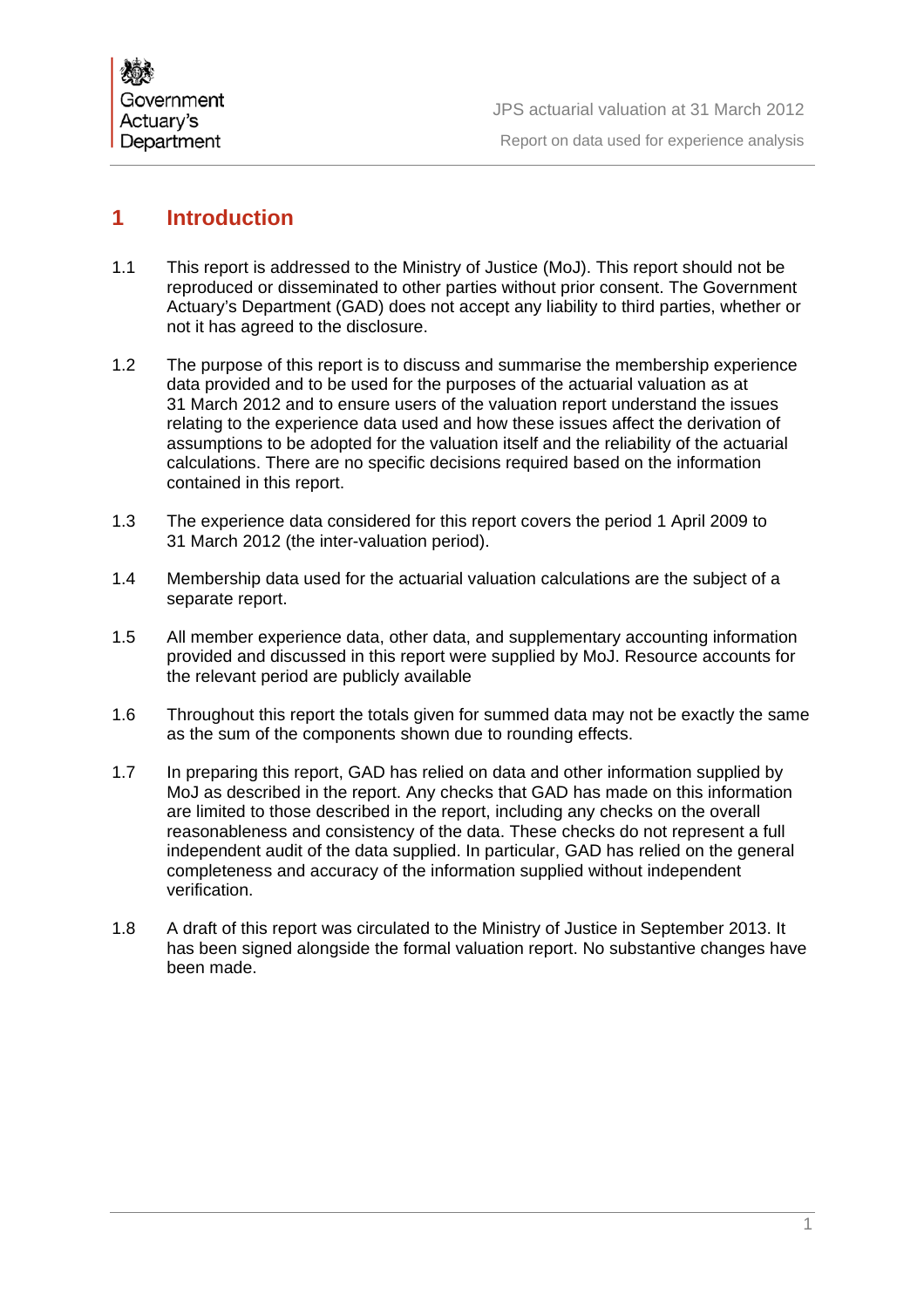# **2 Description of data provided**

### **Movements data – actives**

2.1 MoJ provided data in the form of individual member records for active members who died in service, were promoted and retired over the inter-valuation period. The data items provided for each member are set out in Appendix A.

### **Movements data – deferreds**

2.2 MoJ provided data in the form of individual member records for new deferred members and those exiting deferred status in the inter-valuation period. The data items provided for each member are set out in Appendix B.

### **Movements data – pensioners**

- 2.3 Data were provided by MoJ showing pensioner deaths occurring, and reported by the extract date in each of the years 2009/10, 2010/11 and 2011/12. The data items provided for each member are set out in Appendix C.
- 2.4 The pensioner deaths data was used to indicate whether a member death gives rise to payment of a pension to a dependant and this information was analysed to inform the assumptions around proportions married or with an eligible dependant. The data does not provide information on the age difference between deceased members and their spouses.

### **Year-end data**

2.5 Detailed membership data as at 31 March 2010 and 31 March 2011 was provided by MoJ for the resource accounts. This was not used in the analysis of movements in the inter-valuation period.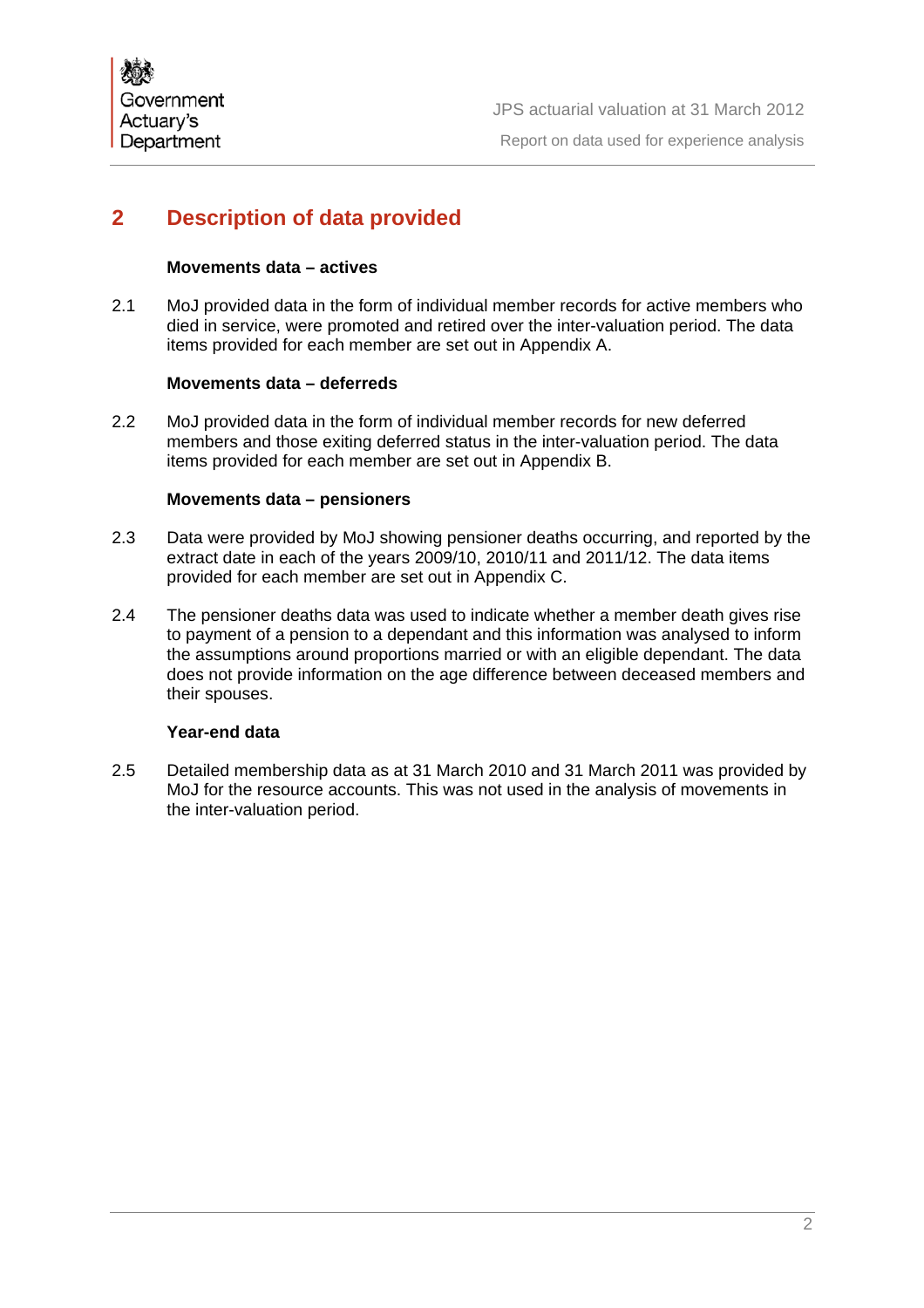# **3 Summary of membership movements**

3.1 The table below summarises the membership movements over the inter-valuation period compared to the corresponding figures based on information published in the resource accounts. There are some differences and we comment on these further below.

|                                     | <b>Valuation data 000s</b> | <b>Resource accounts 000s</b> |  |  |
|-------------------------------------|----------------------------|-------------------------------|--|--|
| <b>Actives</b>                      |                            |                               |  |  |
| Number at 31/3/09                   | 2135                       | 2140                          |  |  |
| <b>Additions</b>                    |                            |                               |  |  |
| New entrants<br>$\bullet$           | 420                        | 420                           |  |  |
|                                     |                            |                               |  |  |
| <b>Deductions:</b>                  | $-335$                     | $-320$                        |  |  |
| Deaths<br>$\bullet$                 |                            |                               |  |  |
| Age retirements                     |                            |                               |  |  |
| Ill-health retirements<br>$\bullet$ |                            |                               |  |  |
| Withdrawals<br>$\bullet$            |                            |                               |  |  |
|                                     |                            |                               |  |  |
| Number expected at 31/3/12          | 2220                       | 2240                          |  |  |
| Data at 2012                        | 2227                       | 2240                          |  |  |
| <b>Deferreds</b>                    |                            |                               |  |  |
| <b>Number at 31/3/09</b>            | 5                          | 7                             |  |  |
| <b>Additions</b>                    | $\overline{6}$             | $\overline{6}$                |  |  |
| New deferreds<br>$\bullet$          |                            |                               |  |  |
| <b>Deductions:</b>                  | -3                         | $-3$                          |  |  |
| Deaths<br>$\bullet$                 |                            |                               |  |  |
| Age retirements<br>$\bullet$        |                            |                               |  |  |
| Ill-health retirements<br>$\bullet$ |                            |                               |  |  |
|                                     |                            |                               |  |  |
| Number expected at 31/3/12          | 8                          | 10                            |  |  |
| Data at 2012                        | 9                          | 10                            |  |  |
|                                     |                            |                               |  |  |
| <b>Pensioners</b>                   |                            |                               |  |  |
| <b>Number at 31/3/08</b>            | 1549                       | 1530                          |  |  |
| <b>Additions</b>                    | 409                        | 467                           |  |  |
| New pensioners<br>$\bullet$         |                            |                               |  |  |
| New dependants<br>$\bullet$         |                            |                               |  |  |
| <b>Deductions:</b>                  | $-222$                     | $-272$                        |  |  |
| Deaths - no dependant<br>$\bullet$  |                            |                               |  |  |
| Deaths - dependant<br>$\bullet$     |                            |                               |  |  |
| Child cessations                    |                            |                               |  |  |
| Other cessations                    |                            |                               |  |  |
|                                     |                            |                               |  |  |
|                                     |                            |                               |  |  |
| Number expected at 31/3/12          | 1736                       | 1725                          |  |  |
|                                     |                            |                               |  |  |
| Data at 2012                        | 1735                       | 1725                          |  |  |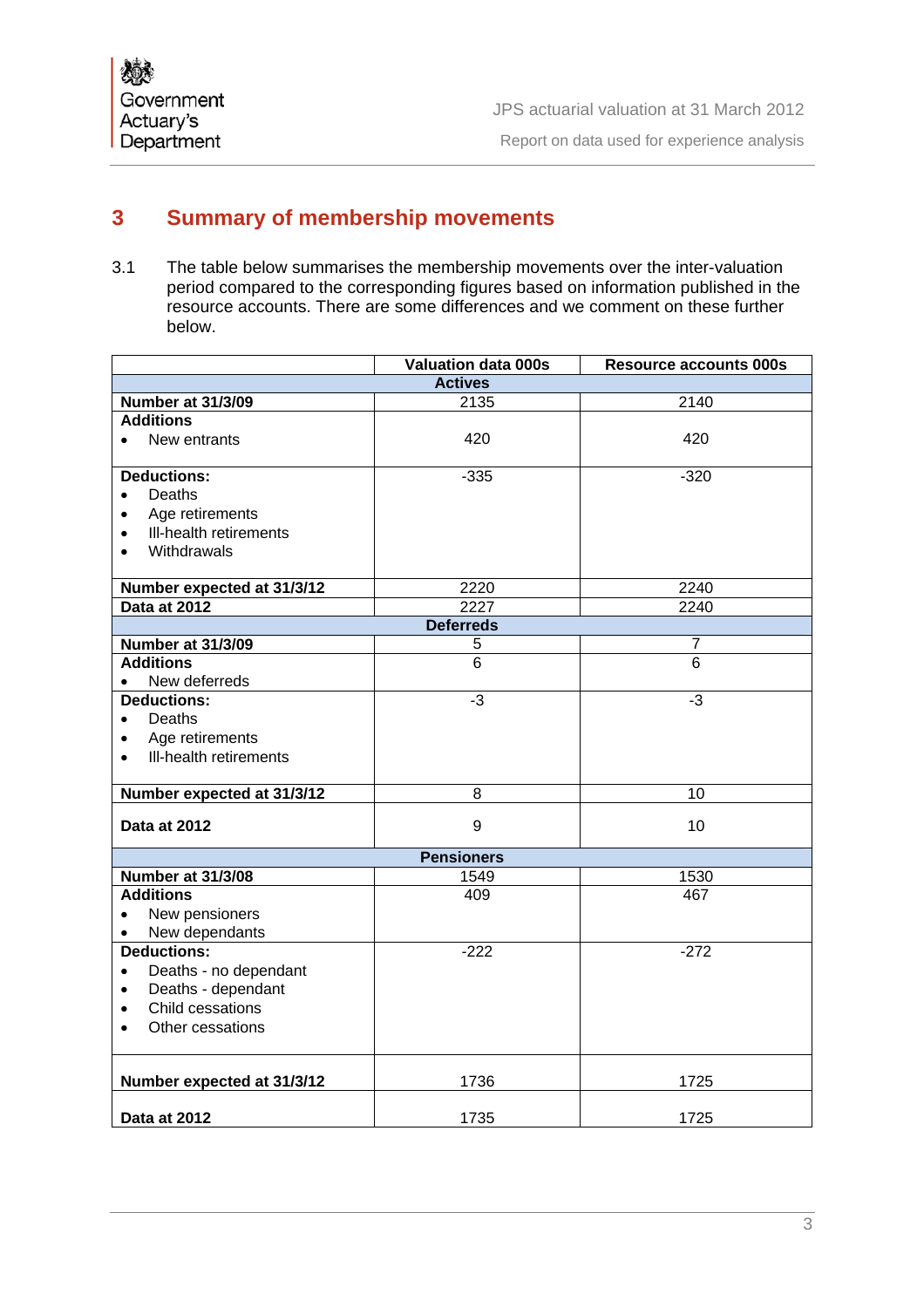

JPS actuarial valuation at 31 March 2012 Report on data used for experience analysis

# **4 Limitations of analysis based on data**

- 4.1 The data described in this report is to be used to inform the process of setting assumptions for the valuation to be undertaken as at 31 March 2012. The results of the analysis are dependent on the quality and correctness of the data used.
- 4.2 The analysis of ill health retirement was not done using any movement data. Instead, we were able to do this by analysing the new members in the pensioners' data with a 'Retirement (Ill Health)' type of retirement.
- 4.3 Past experience over a particular period does not necessarily correlate to an exact expectation for a particular future period. Therefore the weight that is attached to the precise outcome of the intervaluation experience analysis depends on the analysis itself and an assessment of the extent to which recent experience is a guide to the future.
- 4.4 Where other information is considered as part of the process of agreeing assumptions for the valuation such information will be discussed within the report providing our advice on those assumptions.
- 4.5 The dates of birth for many of the pensioner deaths were missing. Although this limited the detail of our analysis, the small number of deaths means that it would have been very unlikely that more conclusions could be drawn from an analysis that used date of birth information.
- 4.6 We did not have enough information to analyse age differences between deceased members and their spouses so we did not analyse this information. We do not think that this assumption will make a significant difference to the valuation result.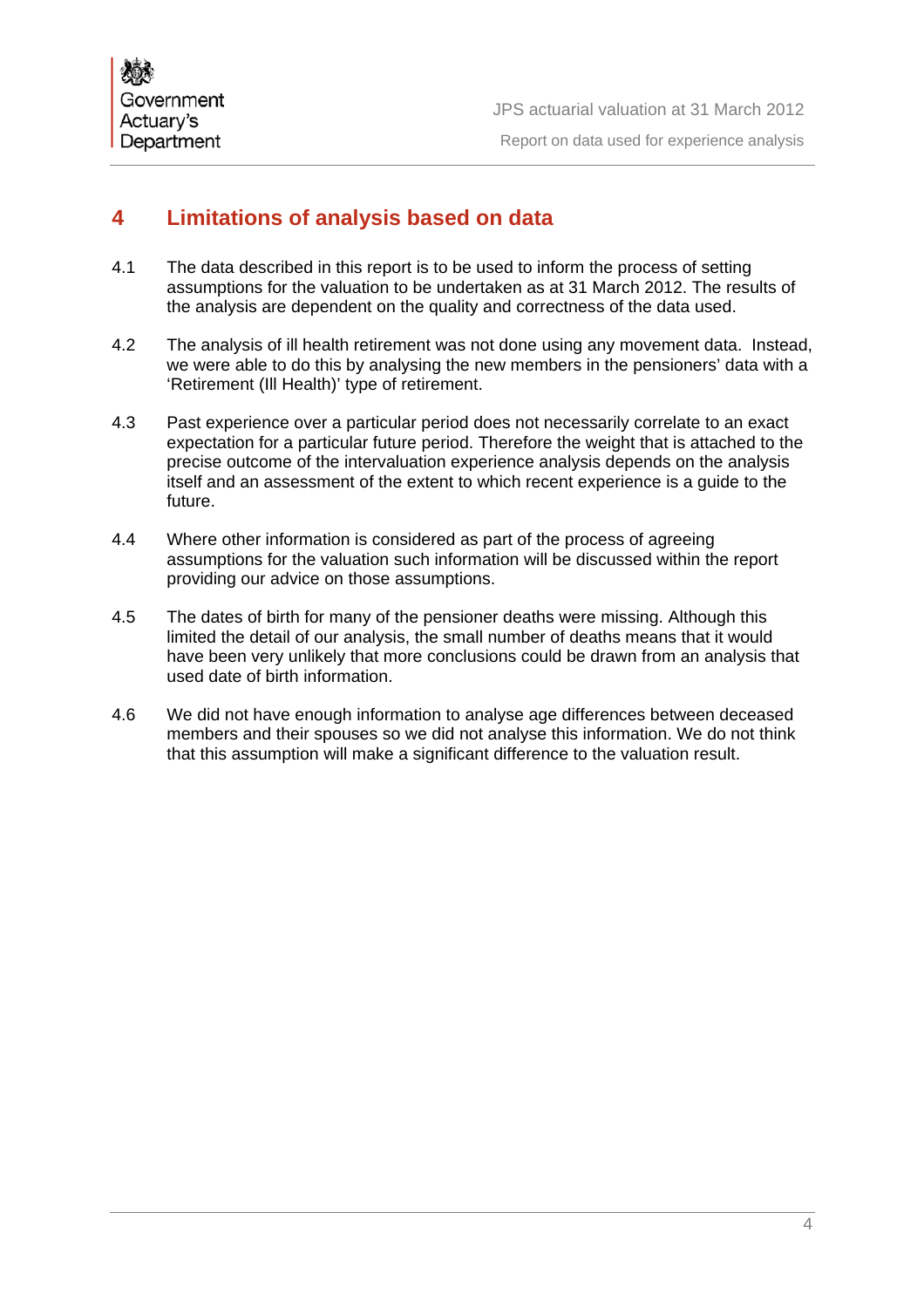# **Appendix A: Actives movements data**

The following data was provided for the whole intervaluation period for active staff who left the Scheme during the valuation period:

- a. Section of scheme (ie 1991 or 1983)
- b. Gender
- c. Date of birth
- d. Date of first entry to Scheme
- e. Date of exit
- f. Reason for exit from active membership
- g. Final pensionable pay at exit
- h. Service at exit
- i. Unique identifier.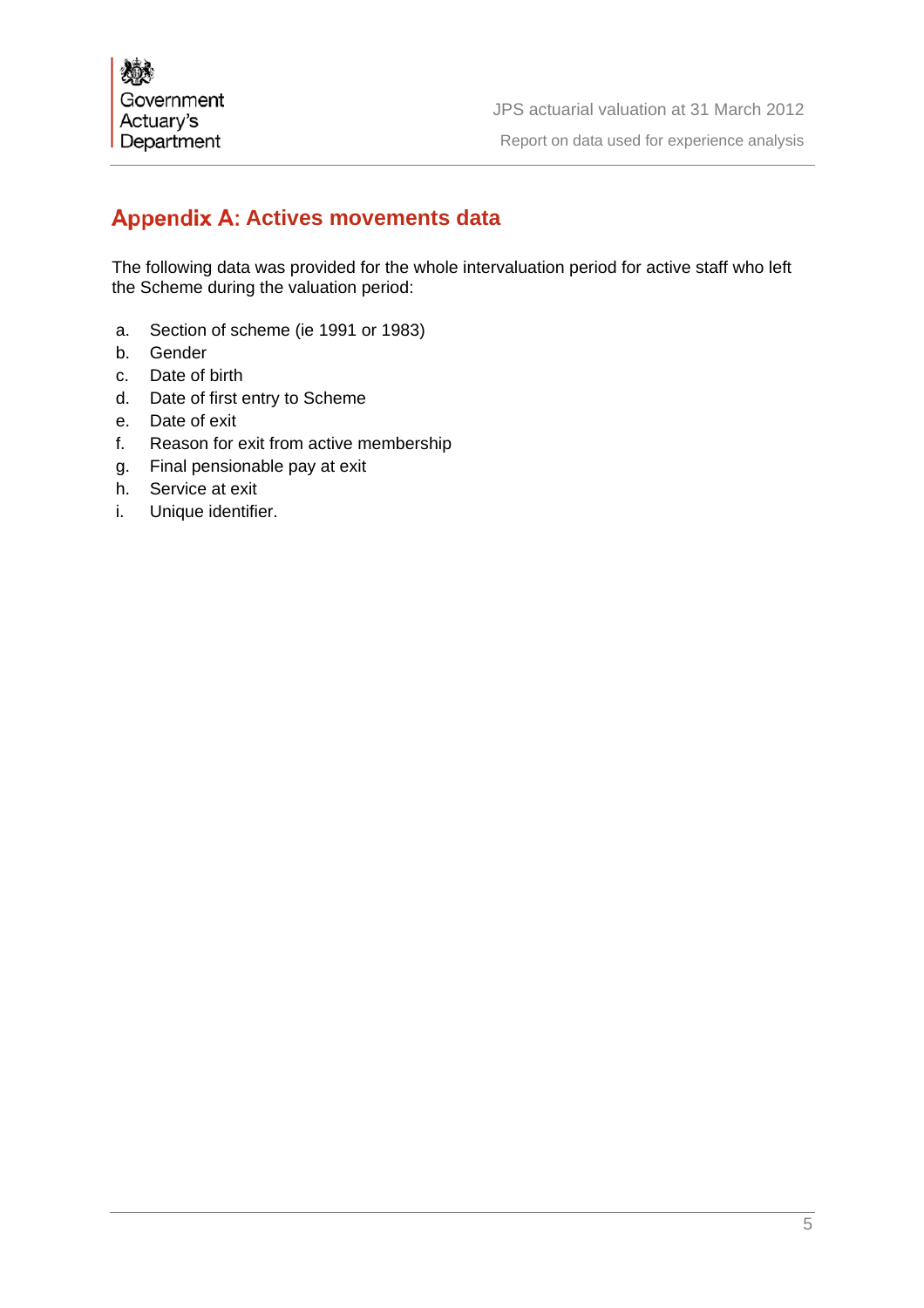# **Appendix B: Deferreds movements data**

The following data was provided for the whole intervaluation period for deferred members:

- a. Section of scheme (ie 1991 or 1983)
- b. Gender
- c. Date of birth
- d. Date of deferral
- e. Preserved annual pension
- f. Date pension due
- g. Unique identifier.